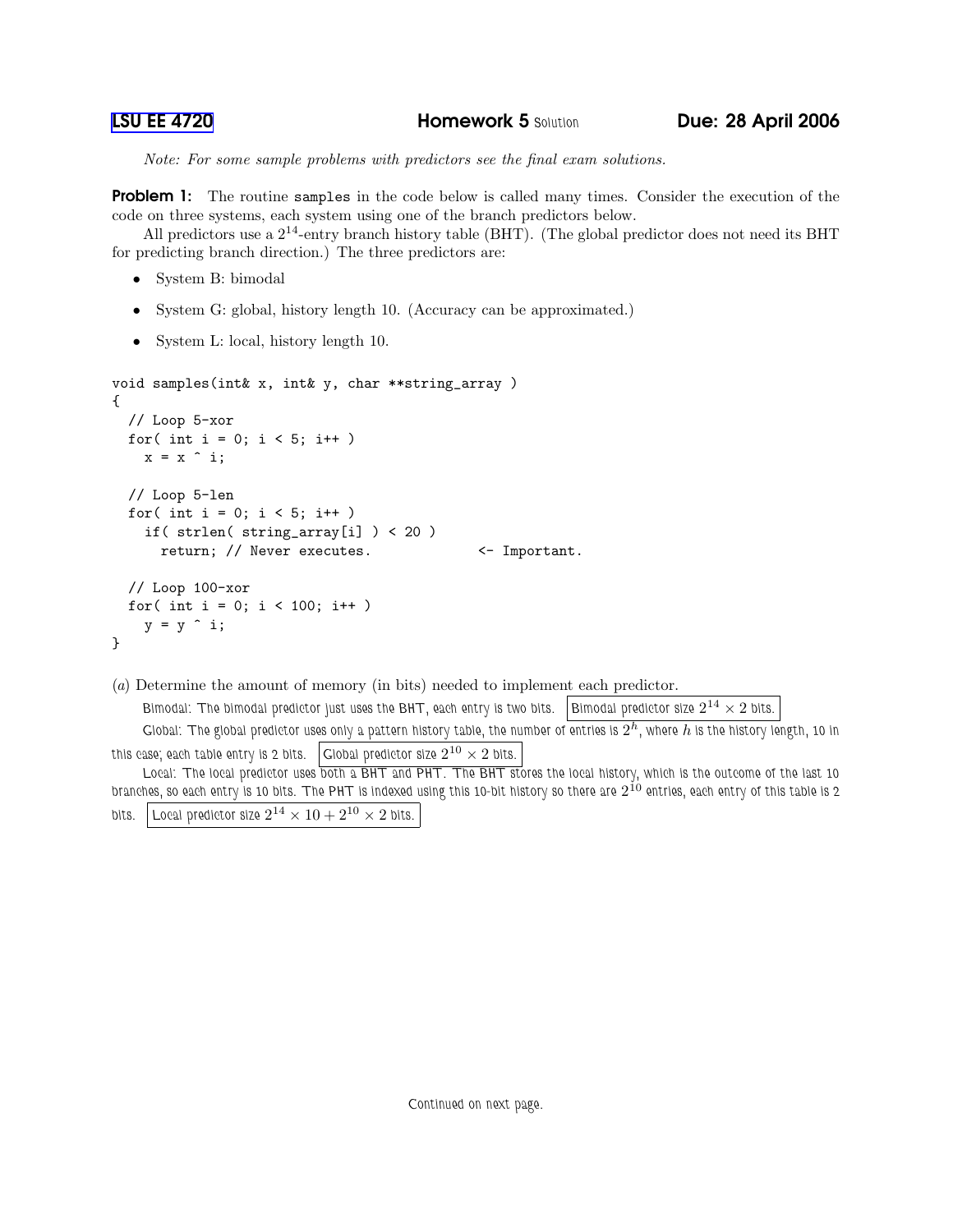(b) For each loop in samples determine the accuracy of the loop branch (the one that tests the value of i) after warmup on each system. The accuracy for the global predictor can be approximated, the others must be determined exactly.

Bimodal: Once warmed up the bimodal predictor will only mispredict the last loop iteration. Loops 5-xor and 5-len are 5 iterations and 100-xor is 100 iterations.  $\Big\vert$  Bimodal accuracy on 5-xor and 5-len is  $\frac{4}{5}=0.8.$ 

Bimodal accuracy on 100-xor is  $\frac{99}{100} = 0.99$ .

A solution for 5-xor is worked out in detail below. Accuracy is computed over a repeating region, in this case outcome # 5 to 10. At these outcomes the loop has just started and in both cases the counter value is 2.

Loop 5-xor - Bimodal Outcome # 0 1 2 3 4 5 6 7 8 9 10 : Not part of predictor Branch Outcomes T T T T N T T T N T ...: N, Not taken; T, Taken 2-bit Counter 0 1 2 3 3 2 3 3 3 3 2 : BHT entry Prediction MNTTTTTTTT : Tif counter > 1 Mispredicted X X X X : X means misprediction Accuracy: 4 correct predictions / 5 predictions

Local: The local predictor can predict short loops perfectly so long as the number of iterations is not larger than the history length. That is the case for 5-xor and 5-len. | Local predictor accuracy on 5-xor and 5-len is 1.0.

For loop 100-xor the local predictor will mispredict the last iteration. Local predictor accuracy on 100-xor is 0.99.

Global: The global predictor can also predict short loops as long as the outcome of the first loop branch is present when predicting the last iteration. For loop 5-xor there is no other branch in the loop and so the global history is long enough to distinguish the last iteration from others. Global predictor accuracy on 5-xor is 1.0.

Loop 5-len includes a call to the strlen routine, and that most certainly has branches. There is also the branch testing the string length. In the diagram below the 5-len branch outcomes, the if statement branch outcomes, and the strlen branch outcomes are shown. The global history is a concatenation of these outcomes. When trying to predict outcome 1 the global history will be TTTTTTTTNN (from the loop in the strlen routine), that's the same global history when trying to predict outcomes 2, 3, and 4, so there is no way to distinguish outcome 4 from outcomes 1, 2, and 3. Since most of those are taken the PHT entry will be 2 or 3 and Taken will be predicted every time, the same prediction a bimodal would make. Global predictor accuracy on 5-len is 0.8.

| Loop $5$ -len - global |   |       |             |   |       |
|------------------------|---|-------|-------------|---|-------|
| $Qutcone$ #            |   |       | 2           | ર |       |
| FOR branch:            | т |       |             |   | N     |
| IF branch              |   |       |             | N |       |
| strlen branch:         |   | TT TN | TT TN TT TN |   | TT TN |

(c) Why would solving the problem above be impossible, or at least tedious, if the BHT size were  $\approx 2^3$ entries?

If the BHT were that small there would be a reasonable chance that more than one of the branches above would occupy the same BHT entry, possibly reducing accuracy. Since the code is given in high-level form there is no way to tell what the branch addresses were. Unless you compiled the code and examined the branch addresses. That would be tedious.